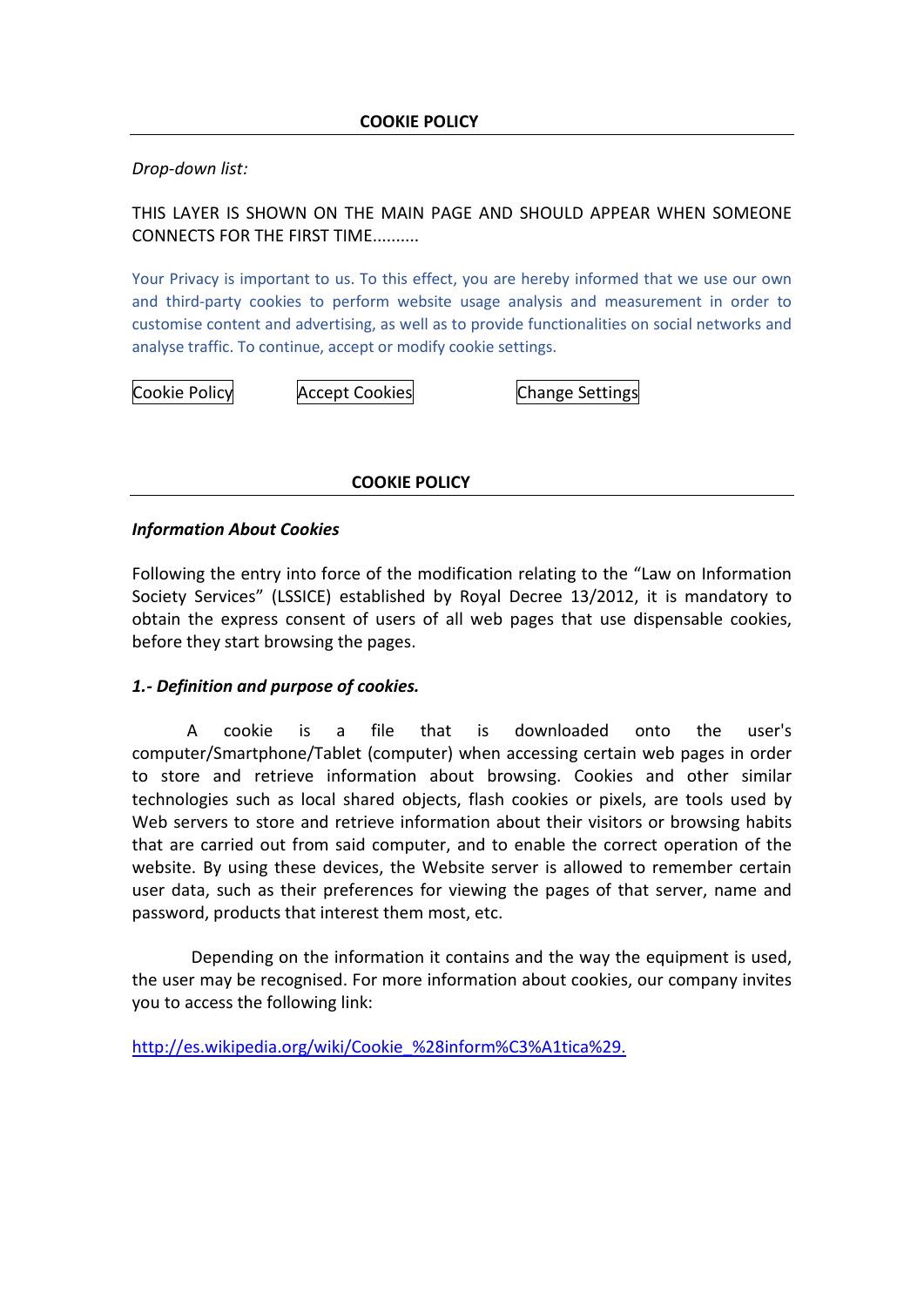#### *2.- Types of Cookies According to Purpose*

**Technical and functional cookies:** those that allow the user to browse through a web page, platform or application, using the different options and services available.

**Analytical cookies:** those that allow the party responsible for the cookies to monitor and analyse user behaviour on the websites to which they are linked. Data collected through this type of cookie is used to measure the activity of the website, application or platform and to create browsing profiles of users of said sites, applications and platforms, in order to make improvements according to the analysis of the usage data made by the users of the service.

**Advertising cookies:** those that allow the management, in the most efficient way possible, of the advertising space that, where appropriate, the editor has included in a web page, application or platform from which the requested service is provided, based on criteria such as edited content or the frequency with which ads are shown.

**Behavioural advertising cookies:** those that collect data about user personal preferences and choices (retargeting) to enable the management, in the most efficient way possible, of the advertising space that, where appropriate, the editor has included in a web page, application or platform from which the requested service is provided.

**Social cookies:** those set by social media platforms on services to enable you to share content with your friends and networks. Social media platforms have the ability to track your online activity outside of the Services. This may affect the content and messages that you see on other services that you visit.

**Affiliate cookies:** those that allow the tracking of visits from other websites, with which the website has established an affiliation contract (affiliate companies).

**Secure cookies:** those that store encrypted information to prevent the data stored therein, from being vulnerable to malicious attacks from third parties.

#### *3.- According to Ownership*

**Own cookies:** those that are sent to the user's terminal equipment from a computer or domain, managed by the actual editor who provides the service requested by the user.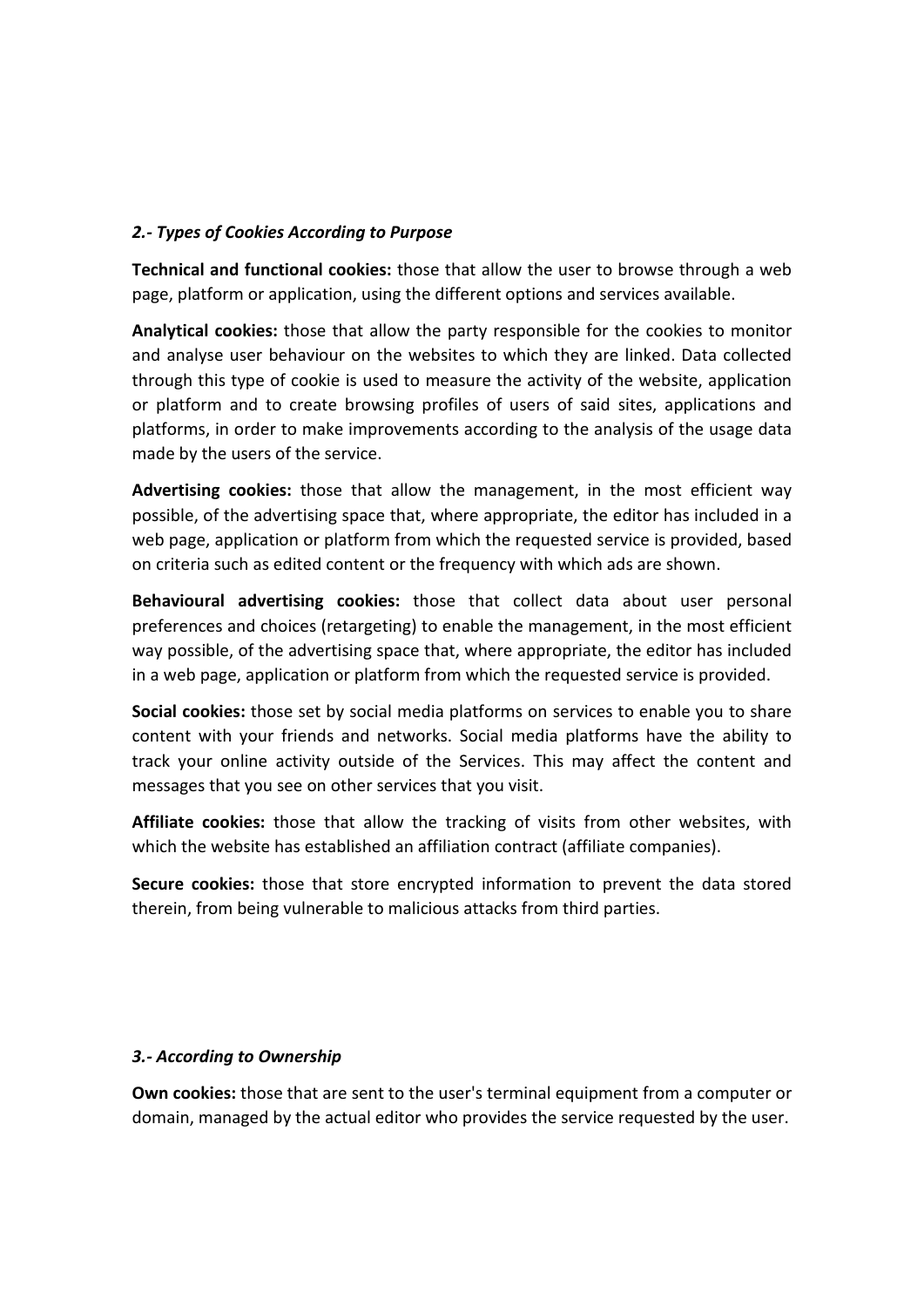**Third-party cookies:** those that are sent to the user's terminal equipment from a computer or domain that is not managed by the actual editor, but by another entity that processes the data obtained through the cookies.

#### **4.- According to the Conservation Period**

**Session cookies:** these are a type of cookie designed to collect and store data while the user is accessing a web page.

**Persistent cookies:** with these cookies, the data is stored in the terminal and can be accessed and processed during a period defined by the party responsible for the cookie, which can range from a few minutes to several years.

## *5.- Personal Data Processing*

**GLOBAL PREMIUM BRANDS, S.A.** is the Data Controller of the Data Subject's personal data, who is hereby informed that such data will be processed in accordance with the provisions of Regulation (EU) 2016/679, of 27 April, 2016 (GDPR), for which the following information regarding processing is provided:

Processing purposes: as specified in the section on cookies used on this website.

Legitimation for processing: consent of the data subject (art. 6.1 GDPR).

Data retention criteria: as specified in the section on cookies used on this website.

Communication of data: data will not be communicated to third parties, except in third-party cookies and for legal obligations.

Rights of the Data Subject: Right to withdraw consent at any time.- Right of access, rectification, portability and deletion of your data and the limitation of or opposition to its processing.- Right to file a claim with the Control Authority [\(https://www.aepd.es/reglamento/derechos/index.html\)](https://www.aepd.es/reglamento/derechos/index.html) if you believe that the processing does not comply with current regulations. [www.agpd.es.](http://www.agpd.es/) Calle Jorge Juan 6, 28001. Madrid. Contact information to exercise your rights: **"GLOBAL PREMIUM BRANDS, S.A."** holder of Tax ID No. (NIF) **A84615483.** Calle Conde de Romanones, 18, Azuqueca de Henares, P.C. 19200 de Guadalajara, Castilla La Mancha. Spain. E-mail: [lopd@globalpremiumbrands.com](mailto:lopd@globalpremiumbrands.com) **How can I exercise my rights?** By writing to the Data Controller and attaching legal documentary proof of your identity

## *6.- Cookies Used On This Website*

NAME TYPE OWNERSHIP PURPOSE DURATION OBSERVATIONS **\_ga** Analytical Google Analytics Enables the single-visit control 2 years Persistent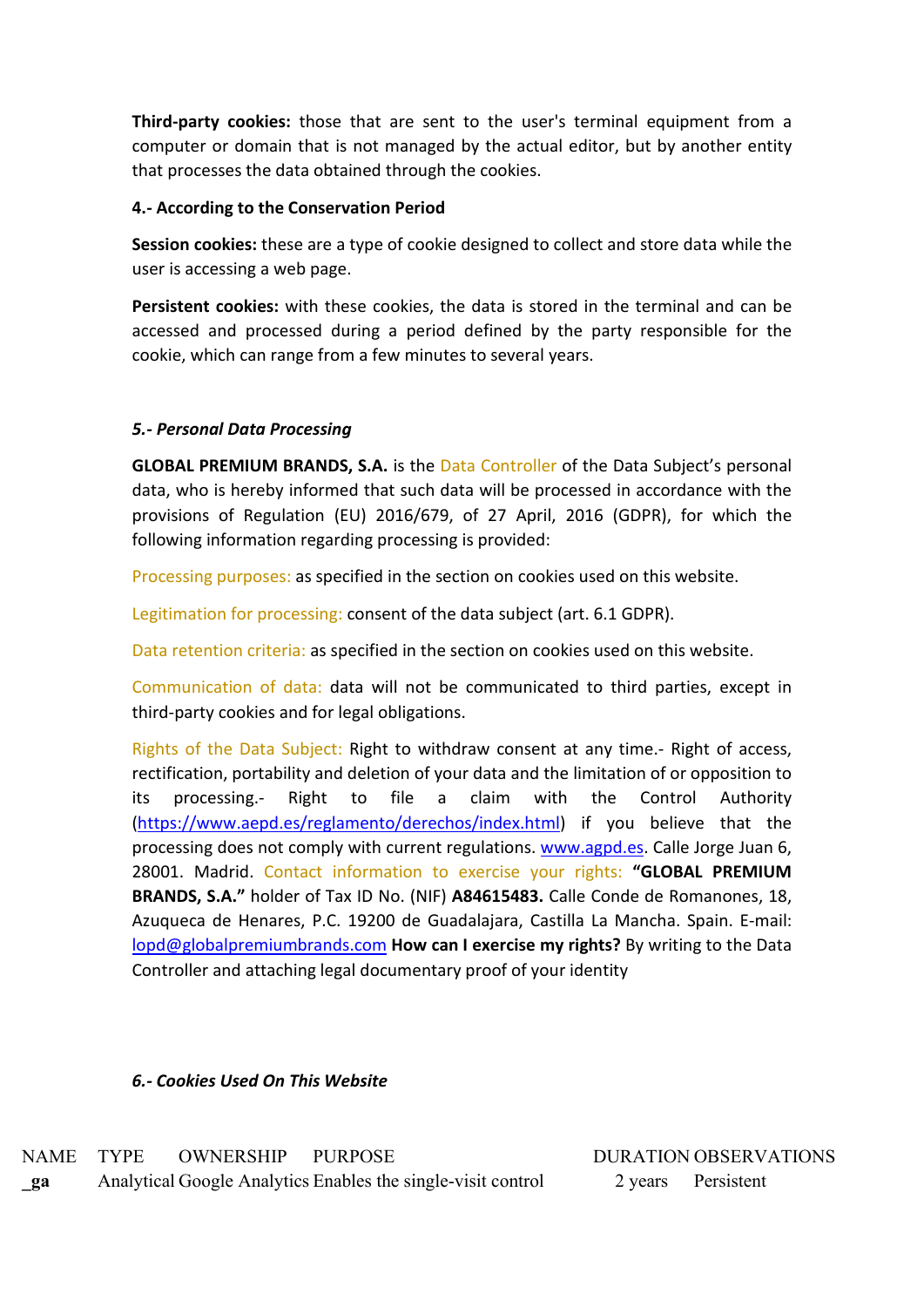|      |                                    | function. This cookie will be<br>installed the first time a user visits<br>the website through a browser.<br>When this user accesses the website<br>again using the same browser, the<br>cookie will treat them as the same<br>user. Only in the event that the user<br>changes their browser, will they be<br>treated as a different user |                                 |            |
|------|------------------------------------|--------------------------------------------------------------------------------------------------------------------------------------------------------------------------------------------------------------------------------------------------------------------------------------------------------------------------------------------|---------------------------------|------------|
| gat  |                                    | Used to limit the request speed -<br>Analytical Google Analytics limiting data collection on high-<br>traffic websites                                                                                                                                                                                                                     | 10 minutes Session              |            |
| gid  |                                    | Analytical Google Analytics Used to differentiate between users                                                                                                                                                                                                                                                                            | 24 hours                        | Session    |
| utma | <b>Analytical Google Analytics</b> | Records the date of the first and last<br>time the user visited the website                                                                                                                                                                                                                                                                | 2 years                         | Persistent |
| utmb | <b>Analytical Google Analytics</b> | Registers the time the website was<br>accessed                                                                                                                                                                                                                                                                                             | 30 minutes Session              |            |
| utmc | <b>Analytical Google Analytics</b> | Used for interoperability with the<br>urchin.js tracking code                                                                                                                                                                                                                                                                              | 1 year                          | Session    |
| utmt | <b>Analytical Google Analytics</b> | Processes the request type made by<br>the user                                                                                                                                                                                                                                                                                             | At the end<br>of the<br>session | Session    |
| utmv |                                    | Analytical Google Analytics Segments demographic data                                                                                                                                                                                                                                                                                      | At the end<br>of the<br>session | Session    |
| utmz |                                    | Stores the traffic source or a<br>Analytical Google Analytics campaign to explain how the user<br>reached the website                                                                                                                                                                                                                      | 6 months                        | Persistent |

For more information on disabling Google Analytics cookies:

[Google's Privacy Policy](https://policies.google.com/technologies/managing)

[Exclusion from Google Analytics](https://support.google.com/analytics/answer/181881?hl=es)

## *7.- Third-party services*

Our webpage contains links to third-party websites, and our privacy policy is not applicable to them. When you access those websites you can decide whether or not to accept their privacy and cookie policies. In general, if you browse the Internet, you can accept or reject third-party cookies from the 'Settings' option in your browser.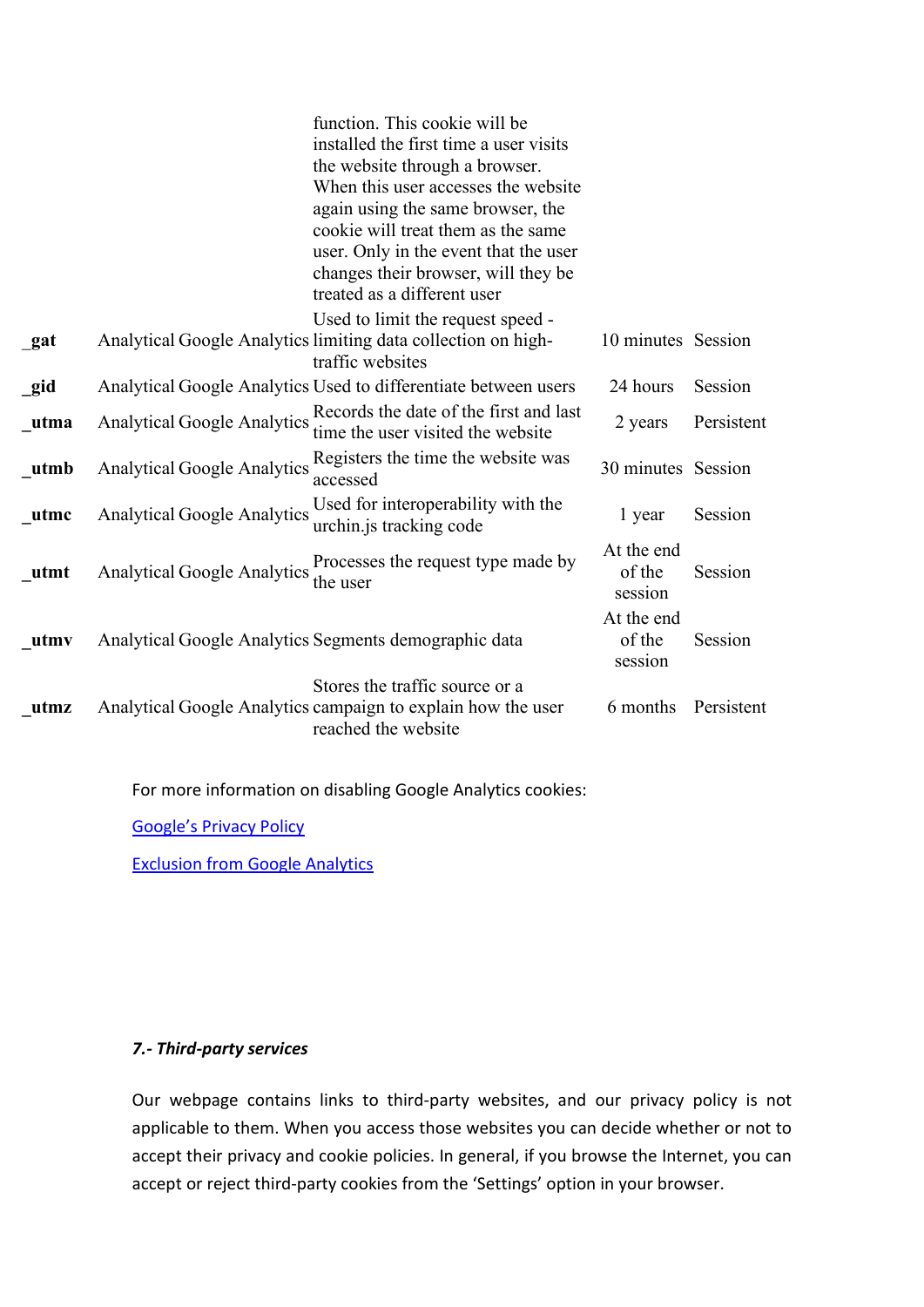## *8.- Acceptance of the Cookie Policy*

Browsing our website, you can access our Cookie Policy at any time, as this information is located at the bottom of every page. So that you can perform the following actions at any time:

- **Accept cookies**. This notice will not be displayed again when accessing any page of the portal during this session.
- **Change Settings**. Here, you can get more information on what cookies are and view the Cookie Policy and change your browser settings to restrict or block cookies at any time. You are hereby informed that in the case of restricting or blocking cookies, the website's functionalities may be reduced.
- **Continue browsing or move through the scroll bar**: in this case, we understand that you accept their use.

# *9.- Managing Cookies from the Browser*

## **Deleting cookies from the device**

Cookies that are already on a device can be deleted by clearing the browser history, which deletes the cookies from all visited websites. However, some of the information saved (for example, login details and website preferences) may also be lost.

#### **Managing site-specific cookies**

For more precise control over a website's specific cookies, users can adjust their privacy and cookie settings in the browser.

## **Blocking cookies**

Although the settings in most modern browsers can be adjusted to prevent cookies from being installed on devices, this may mean that you have to manually adjust certain preferences each time you visit a website or webpage. In addition, certain services and features may not work properly (for example, profile logins).

## *10.- Modifying Cookie Settings in the Most Commonly-used Browsers*

- **Internet Explorer:** [https://support.microsoft.com/es-es/help/278835/how-to](https://support.microsoft.com/es-es/help/278835/how-to-delete-cookie-files-in-internet-explorer)[delete-cookie-files-in-internet-explorer](https://support.microsoft.com/es-es/help/278835/how-to-delete-cookie-files-in-internet-explorer)
- **Microsoft Edge**: [https://support.microsoft.com/es-es/windows/microsoft](https://support.microsoft.com/es-es/windows/microsoft-edge-datos-de-exploraci%C3%B3n-y-privacidad-bb8174ba-9d73-dcf2-9b4a-c582b4e640dd)[edge-datos-de-exploraci%C3%B3n-y-privacidad-bb8174ba-9d73-dcf2-9b4a](https://support.microsoft.com/es-es/windows/microsoft-edge-datos-de-exploraci%C3%B3n-y-privacidad-bb8174ba-9d73-dcf2-9b4a-c582b4e640dd)[c582b4e640dd](https://support.microsoft.com/es-es/windows/microsoft-edge-datos-de-exploraci%C3%B3n-y-privacidad-bb8174ba-9d73-dcf2-9b4a-c582b4e640dd)
- **Firefox:** <https://support.mozilla.org/es/kb/Borrar%20cookies>